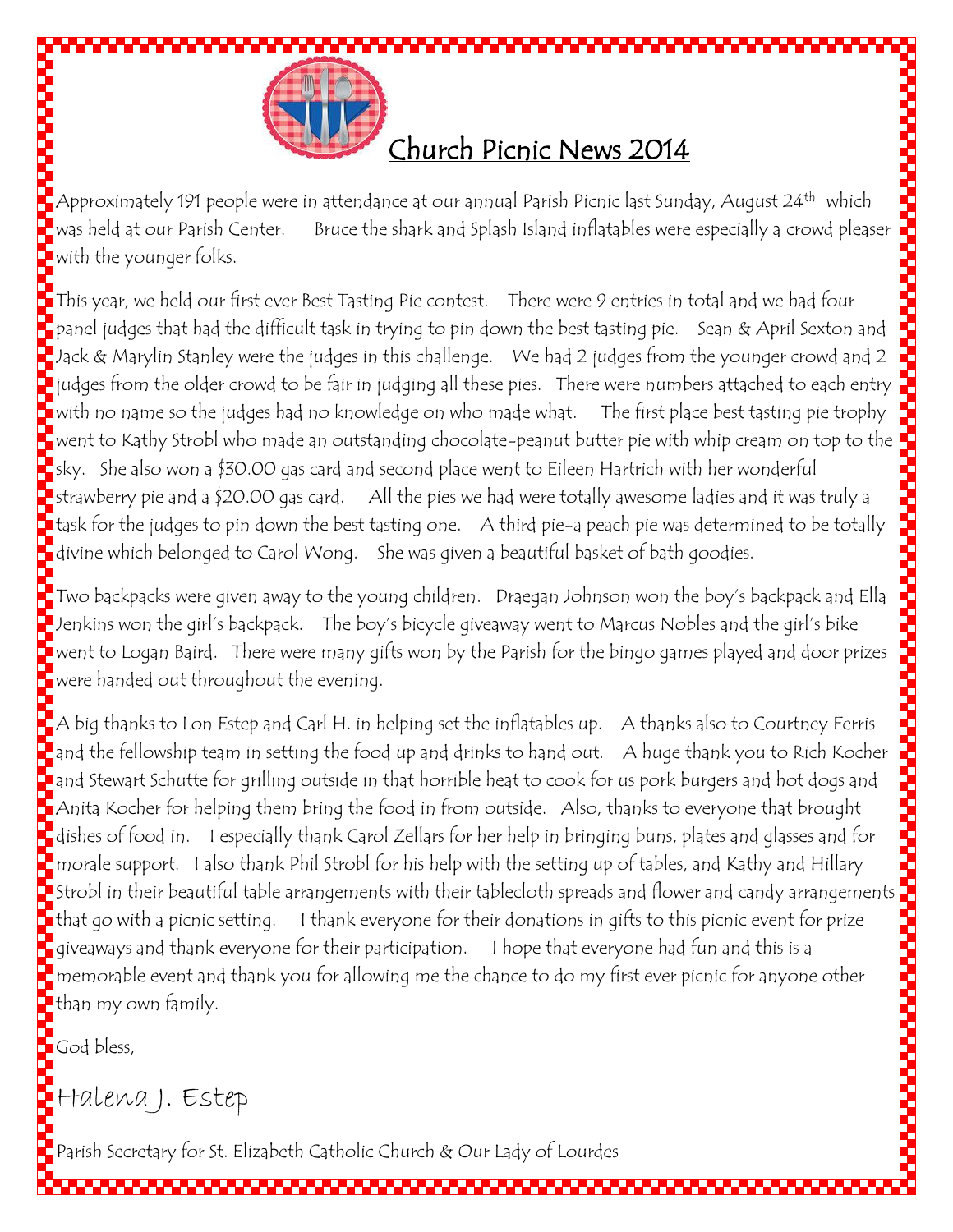

The Grill Team  $\sim$  Stewart Schutte & Rich Kocher  $\vert \ \vert$  Fr. Aloy greeting people at the picnic





Logan Baird  $\sim$  winner of girls bike





Draegon Johnson  $\sim$  Boys back pack winner  $\vert \qquad \vert$  Ella Jenkins  $\sim$  Girls back pack winner



 $M$ arcus Nobles  $\sim$  Winner of boys bike